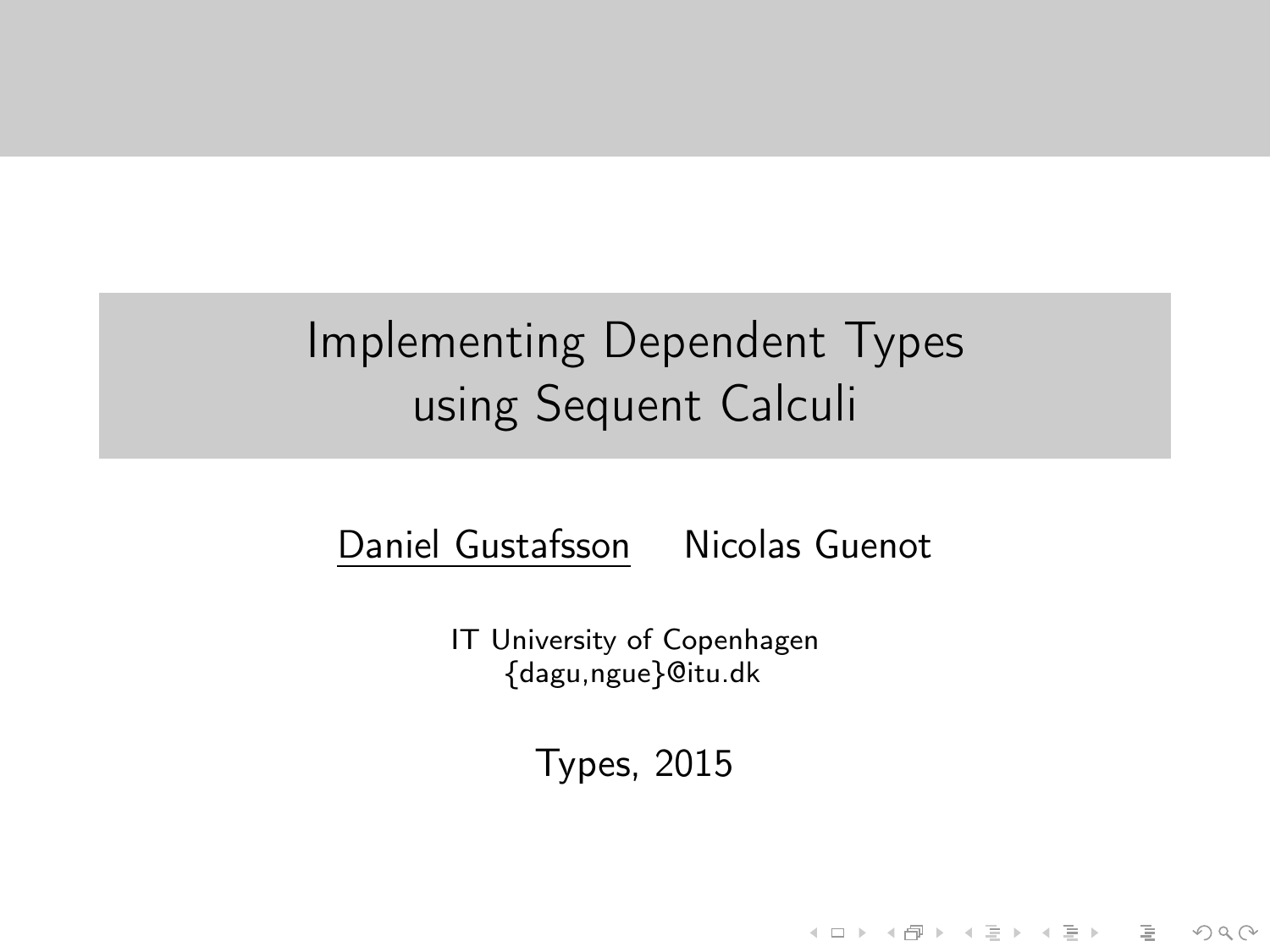- Tactics vs. Code.
- The types accepted and Universes, Agda don't have Prop for example.
- Agda definitions written in an equational style, whereas Coq uses match-statements. [FOCUS OF THIS TALK]

The last point we claim is similar to the difference between Natural Deduction vs. Sequent Calculus.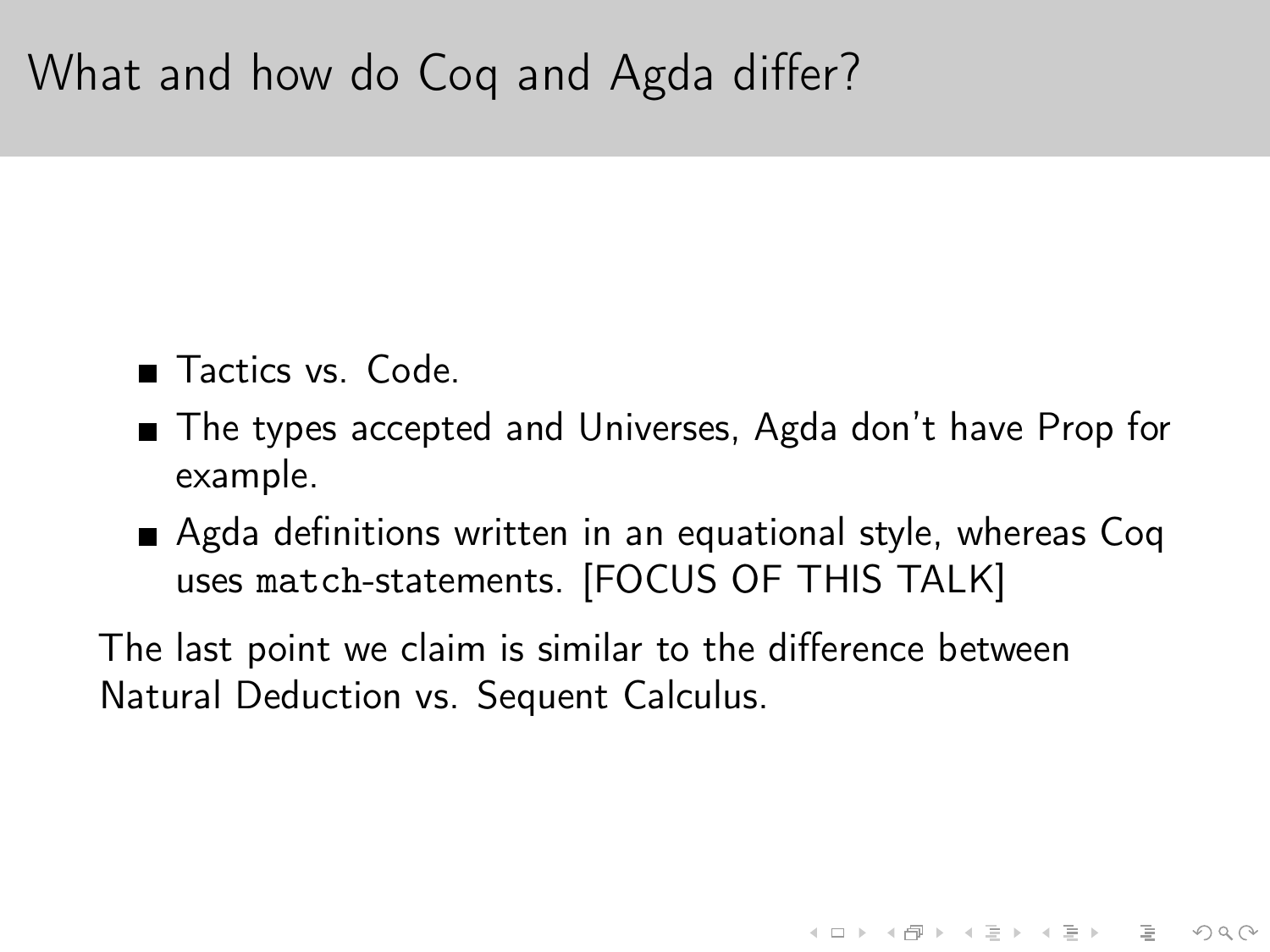Left rules (for positive connectives) corresponds to splitting in the  $\text{context}^1$ .

Lets see a small example!

<sup>1</sup>Serenella Cerrito and Delia Kesner. "Pattern Matching as Cut **Elimination".** In: *LICS'99*. 1999, pp. 98—108. The manager of the manager of the second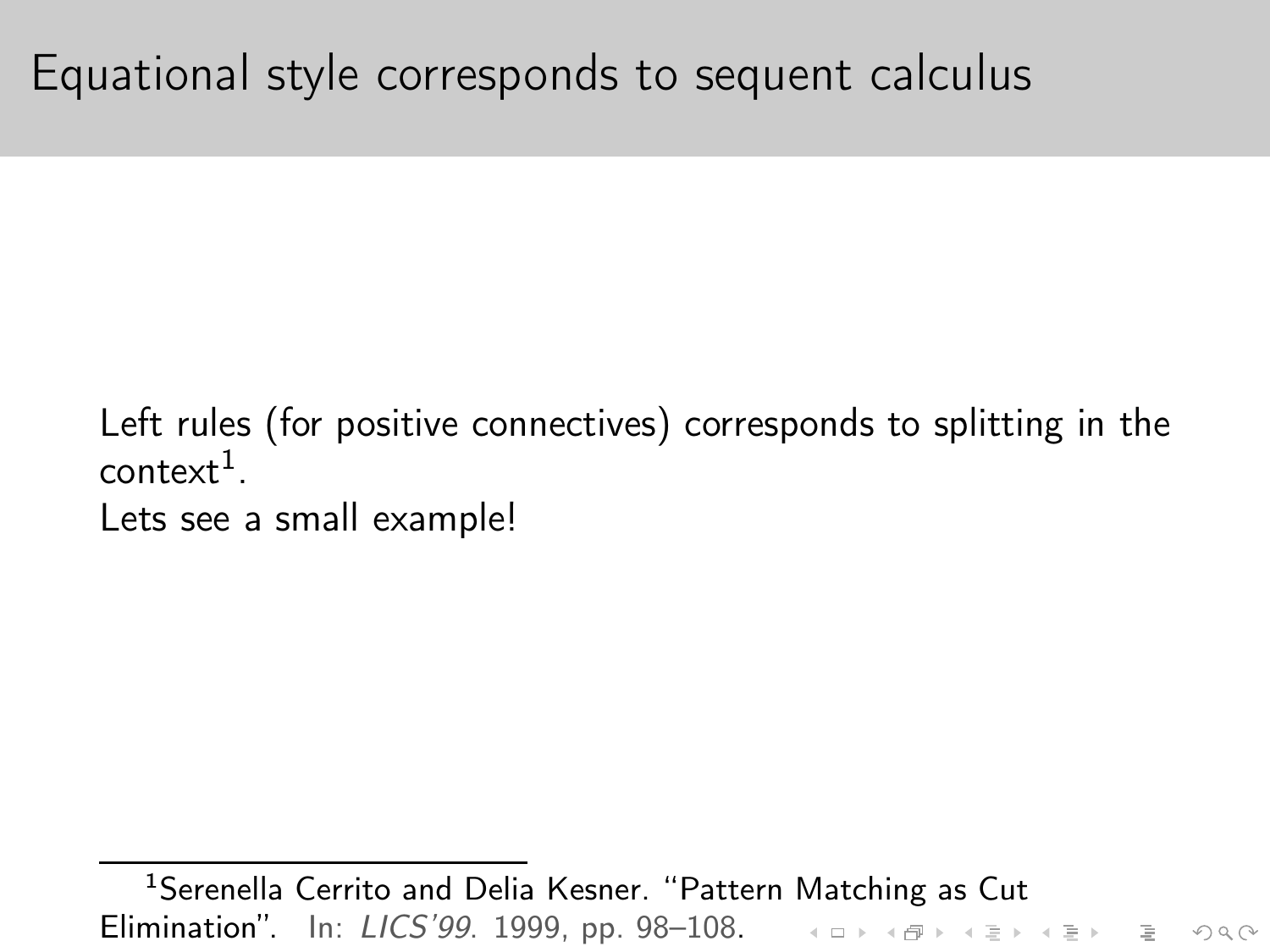$$
f : (\mathbb{N} \times \mathbb{N}) \cup \mathbb{N} \to \mathbb{N}
$$
  
f arg = ?

#### arg  $(N \times N) \cup N \vdash N$

(ロ) (@) (혼) (혼) (혼) 20 000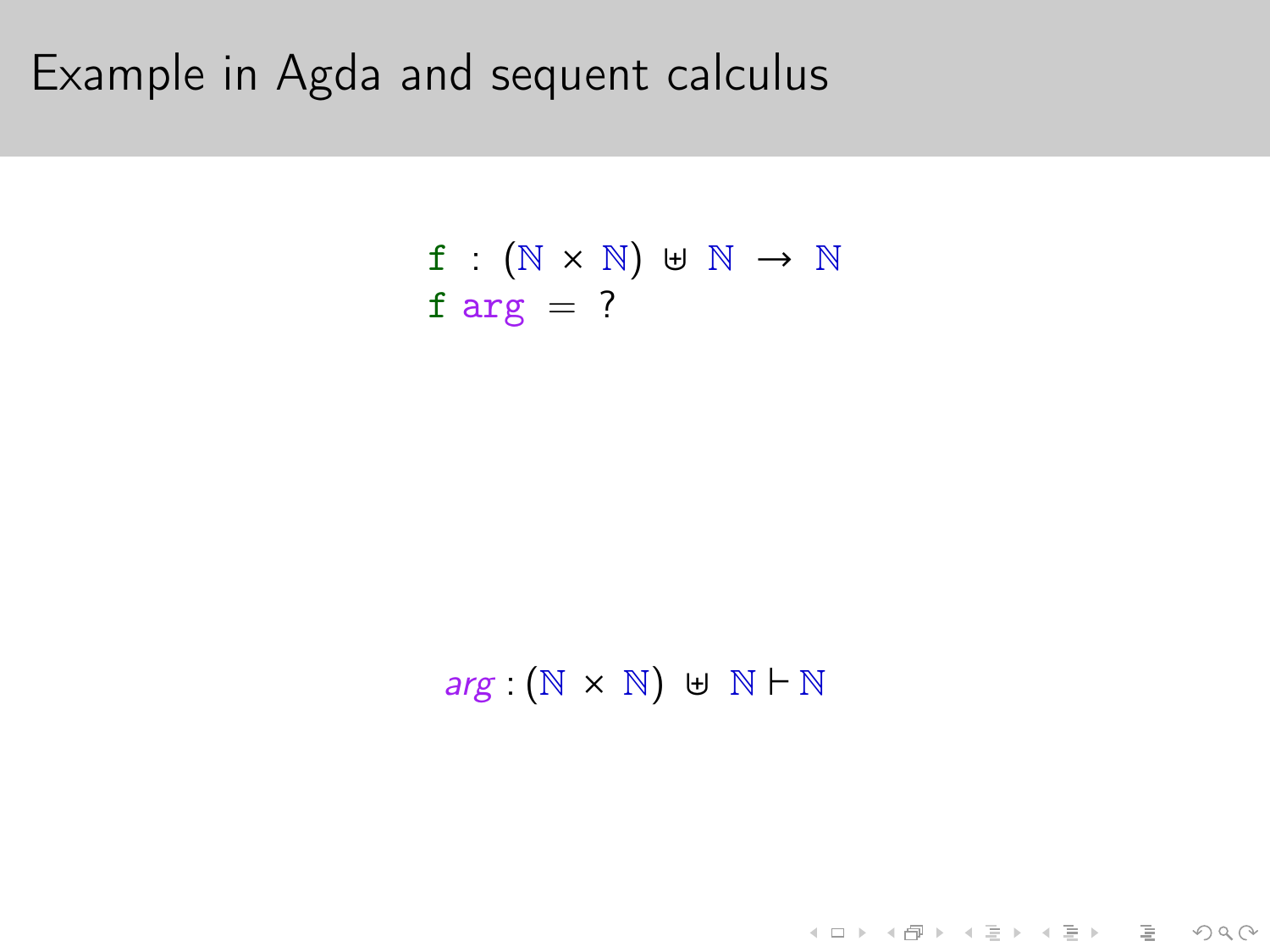$$
f : (N \times N) \uplus N \rightarrow N
$$
  

$$
f (in1 a) = ?
$$
  

$$
f (inr z) = ?
$$



(ロ) (@) (혼) (혼) (혼) 20 000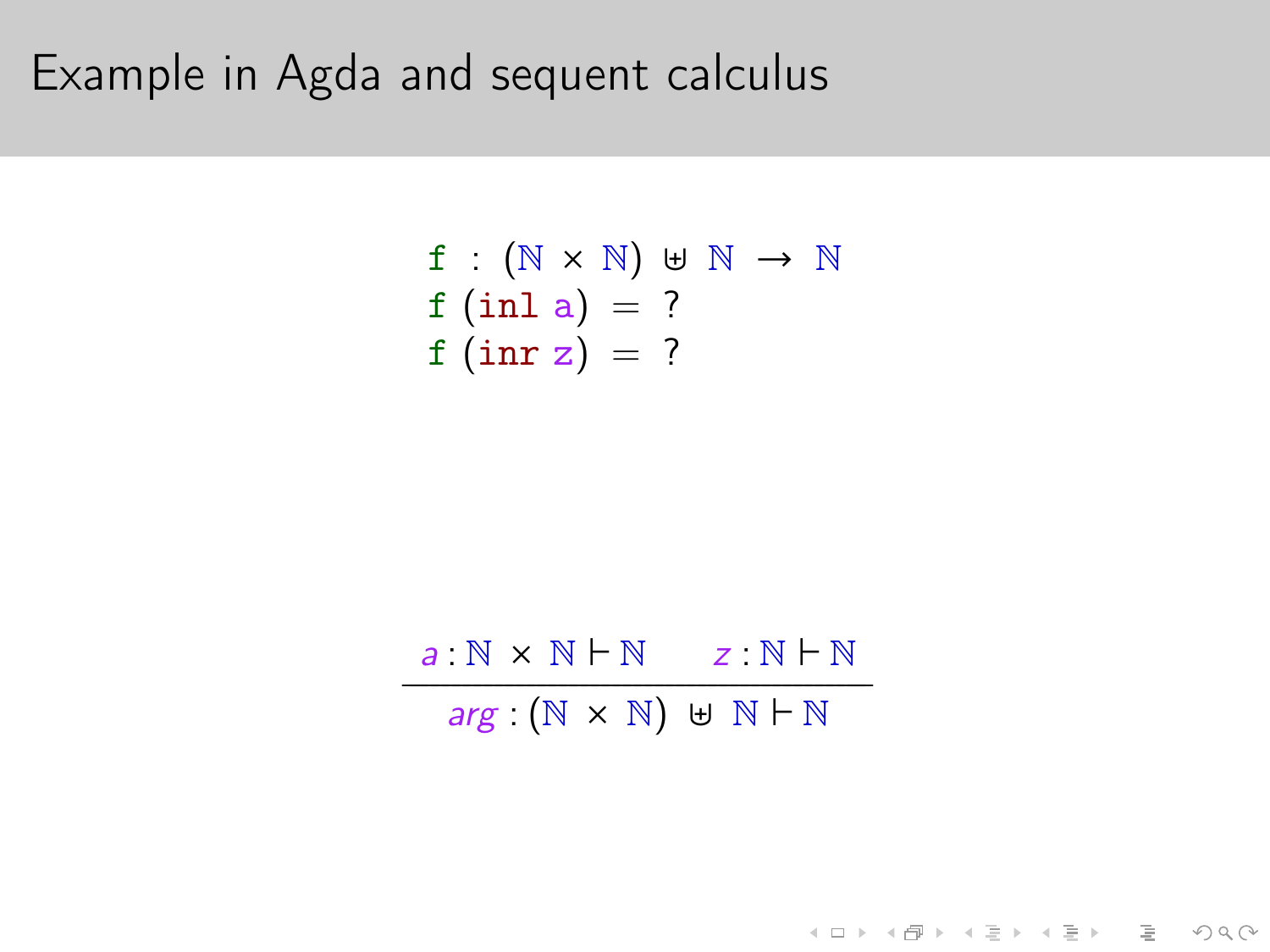$$
f : (\mathbb{N} \times \mathbb{N}) \oplus \mathbb{N} \to \mathbb{N}
$$
  

$$
f (in1 (x,y)) = ?
$$
  

$$
f (inr z) = z
$$



K ロ ▶ K 레 ≯ K 제공 → K 공 → X → D → O Q (V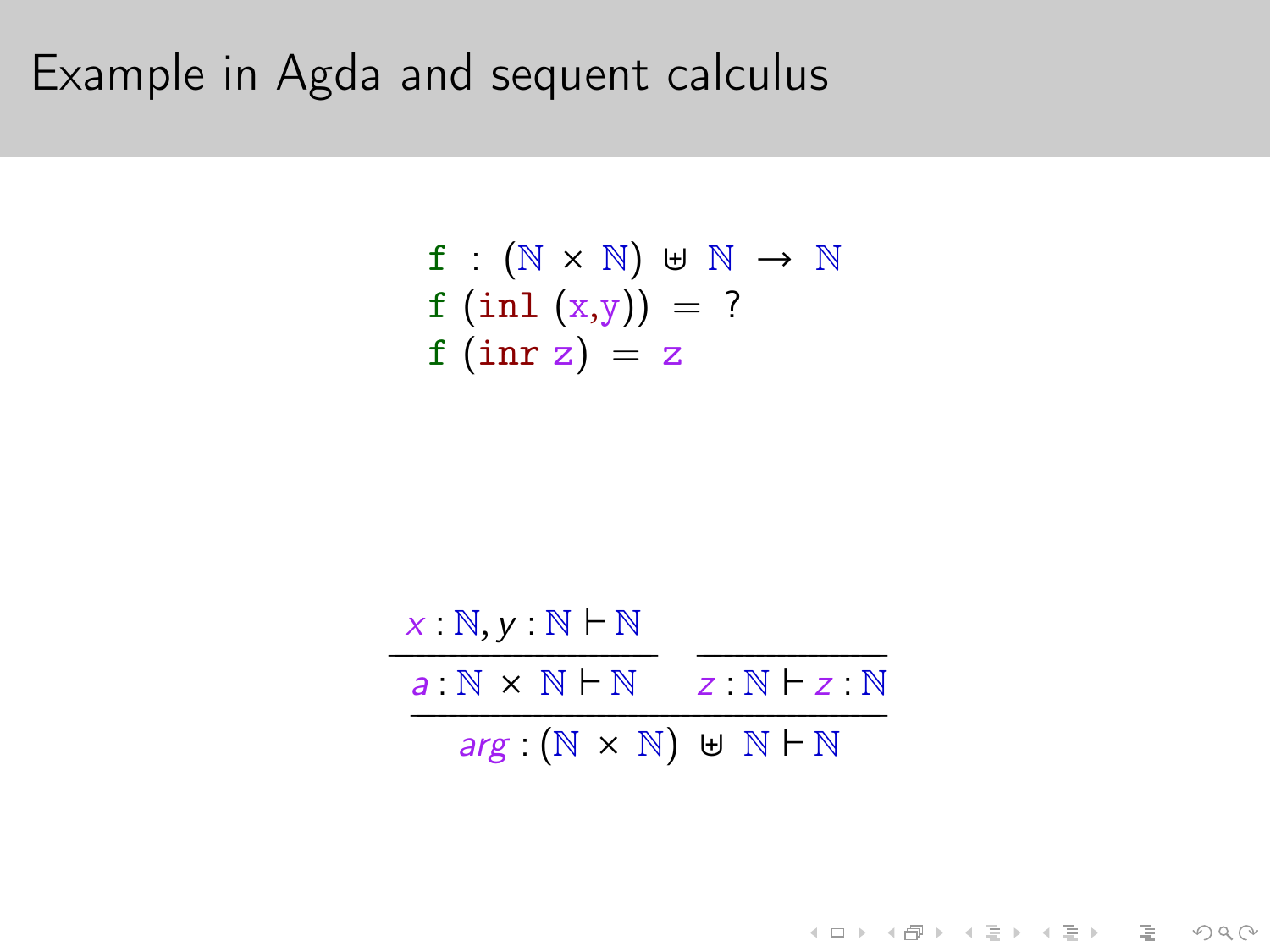$$
f : (\mathbb{N} \times \mathbb{N}) \oplus \mathbb{N} \to \mathbb{N}
$$
  

$$
f (in1 (x,y)) = x + y
$$
  

$$
f (inr z) = z
$$



K ロ ▶ K (日) → K ミ → K ミ → H → O Q (9)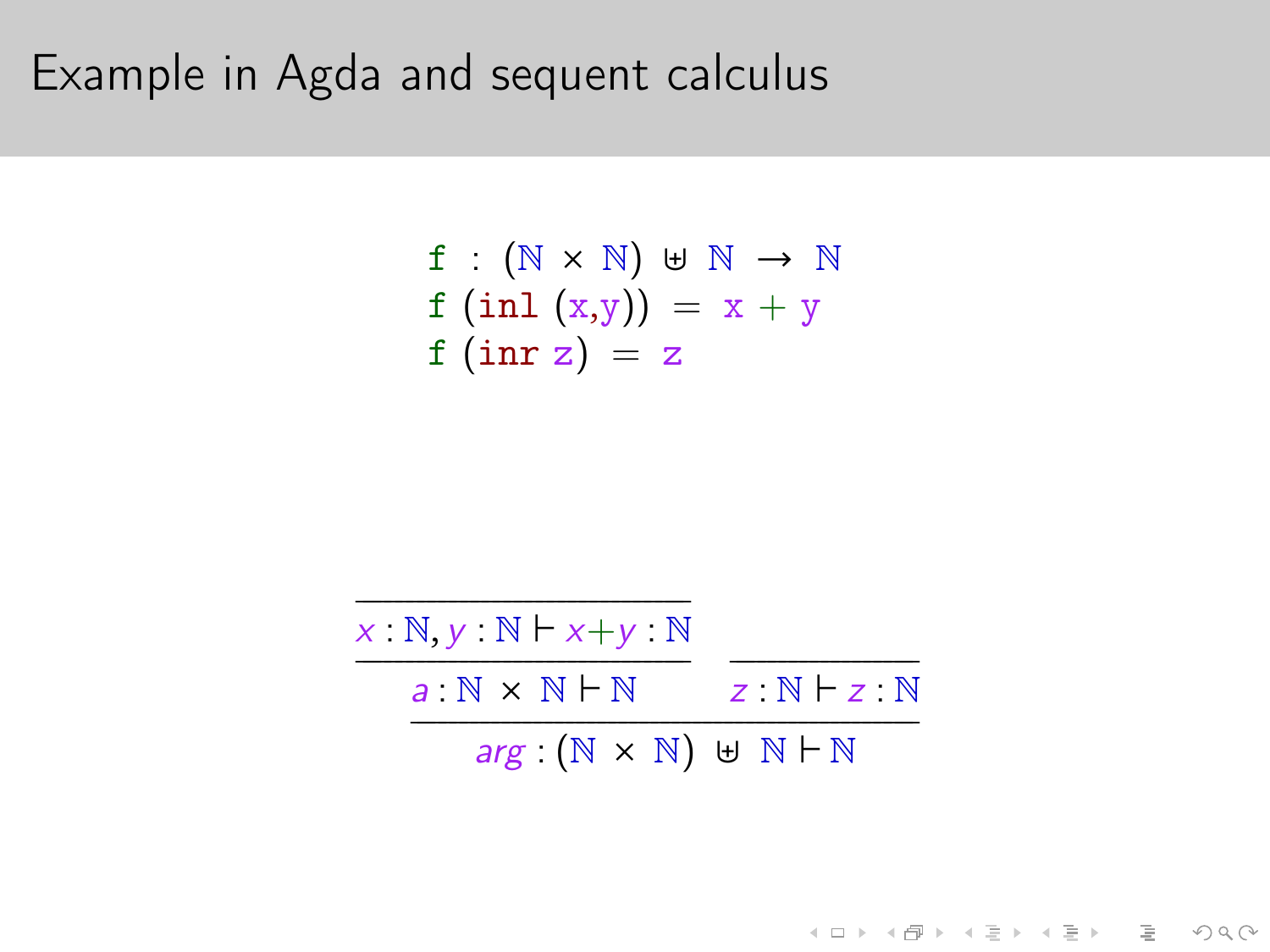■ Have basically the same information as seen on previous slide.

K ロ ▶ K 레 ≯ K 제공 → K 공 → X → D → O Q (V

- Used internally in Agda for computation.
- Similar in structure to coverage checking.
- Currently not expressed as terms in some calculus.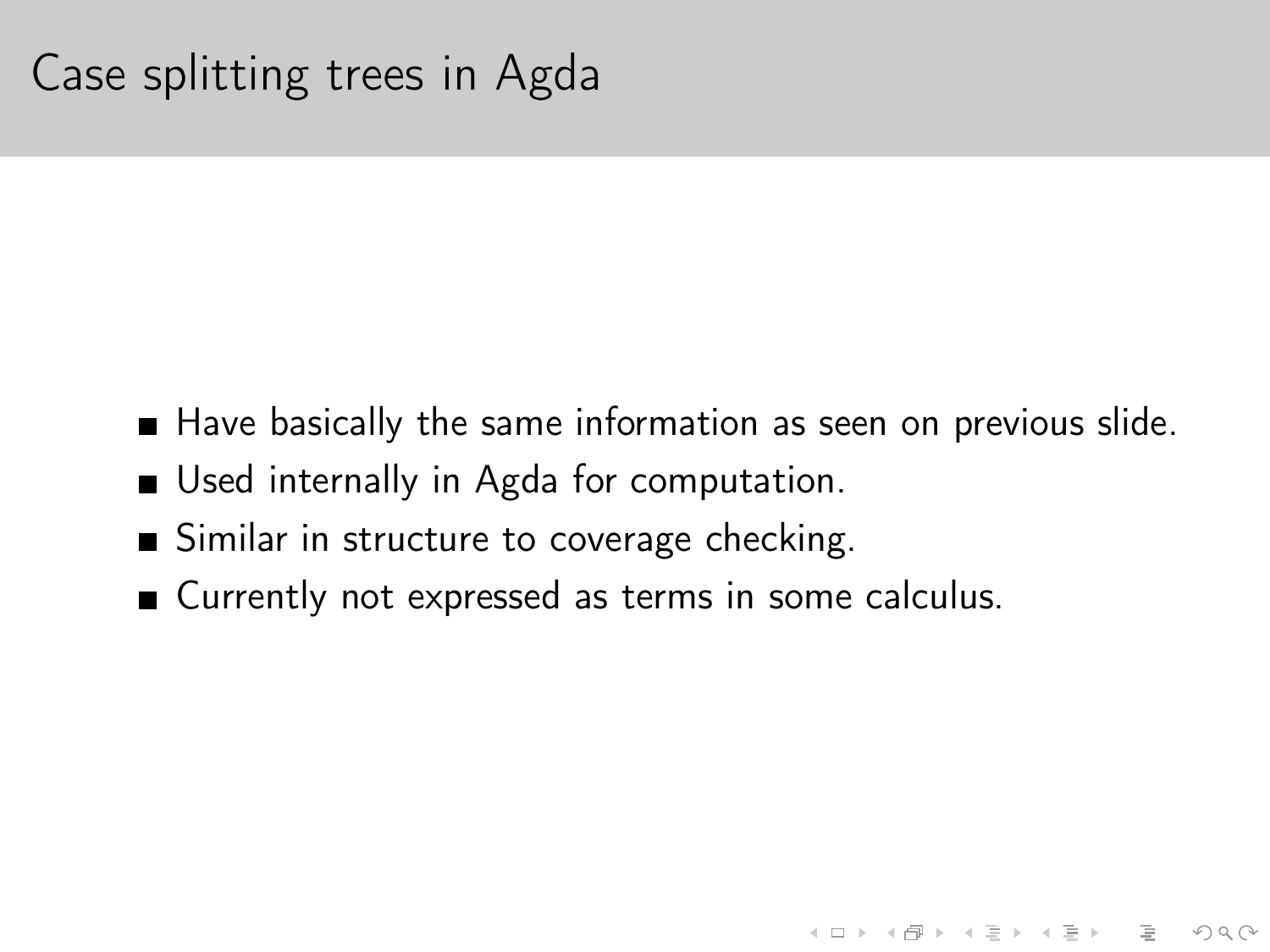### **Outline**

There is a connection between Agda and Focused Sequent Calculus, we will explain this connection.

- 1 We first present the propositional fragment, which matches closely with Logic.
- 2 We will then update this to dependent types, this raises some questions but we have a proposal how to solve these.

3 Finally we try to look for a way of explaining induction.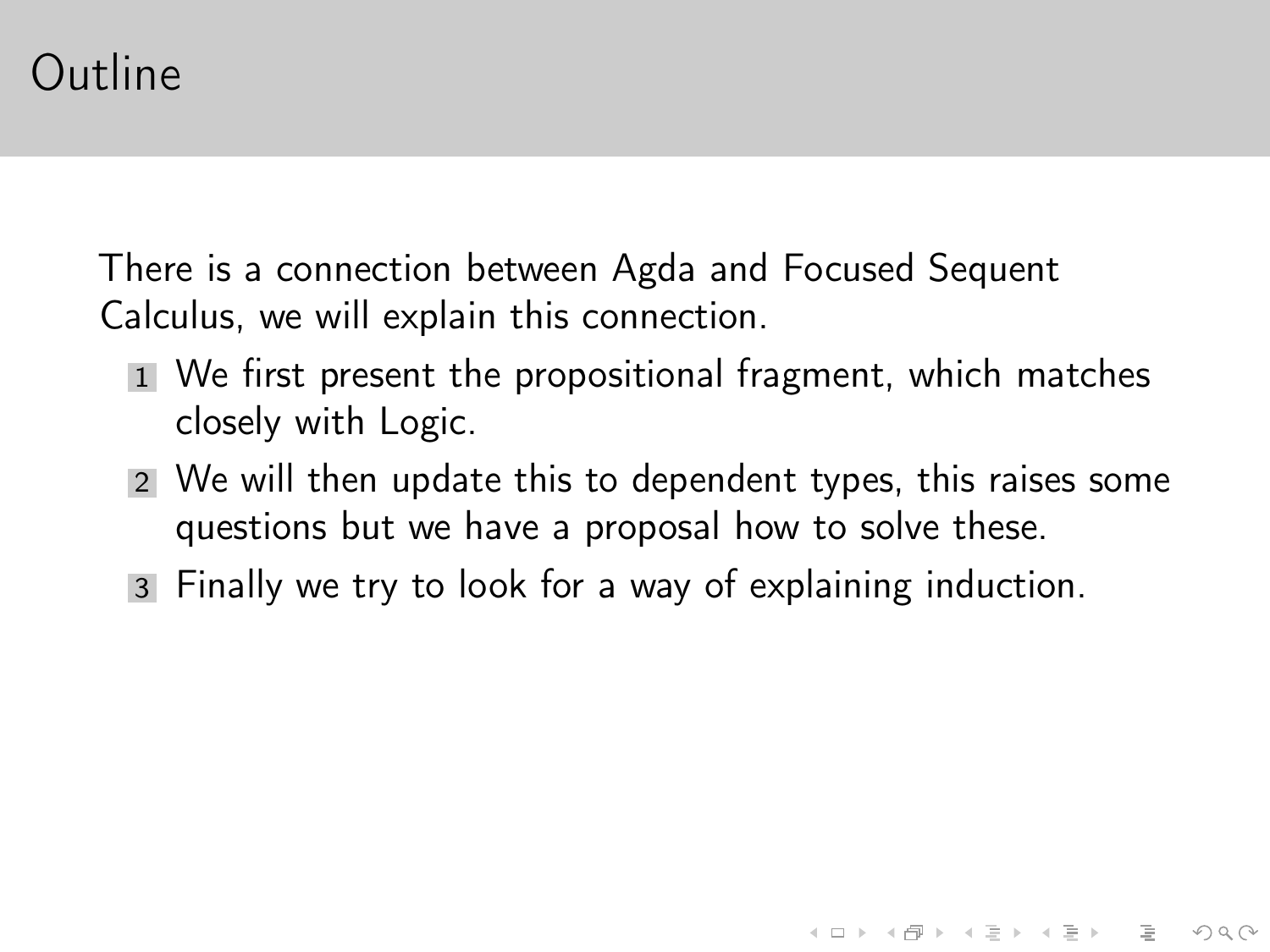### Outline

There is a connection between Agda and Focused Sequent Calculus, we will explain this connection.

- 1 We first present the propositional fragment, which matches closely with Logic.
- 2 We will then update this to dependent types, this raises some questions but we have a proposal how to solve these.
- 3 Finally we try to look for a way of explaining induction.

By making the connection we hope to achieve:

- Better ways of implementing Agda.
- Getting a better understanding in Proof Theory of for example equality and inductive reasoning.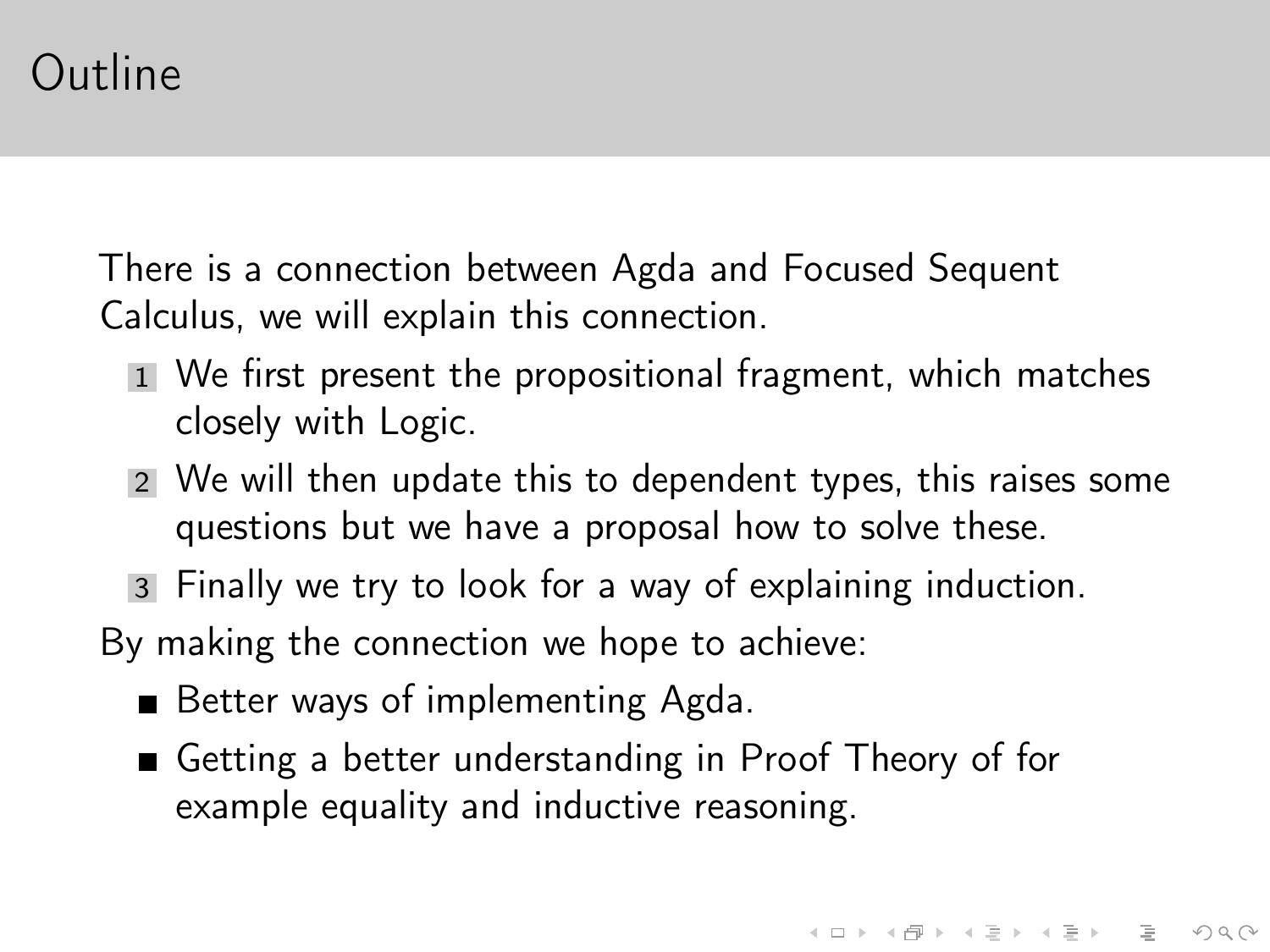Implication in Sequent Calculus:

| $\Psi, N \vdash N$            | $\Psi, N_1 \vdash M$<br>$\Psi \vdash N_0$<br>$\Psi, N_0 \rightarrow N_1 \vdash M$ |
|-------------------------------|-----------------------------------------------------------------------------------|
| $\Psi, N \vdash M$            | $\Psi, N, N \vdash M$                                                             |
| $\Psi \vdash N \rightarrow M$ | $\Psi, N \vdash M$                                                                |

K ロ > K @ > K 등 > K 등 > → 등 …  $\circledcirc \circledcirc \circledcirc$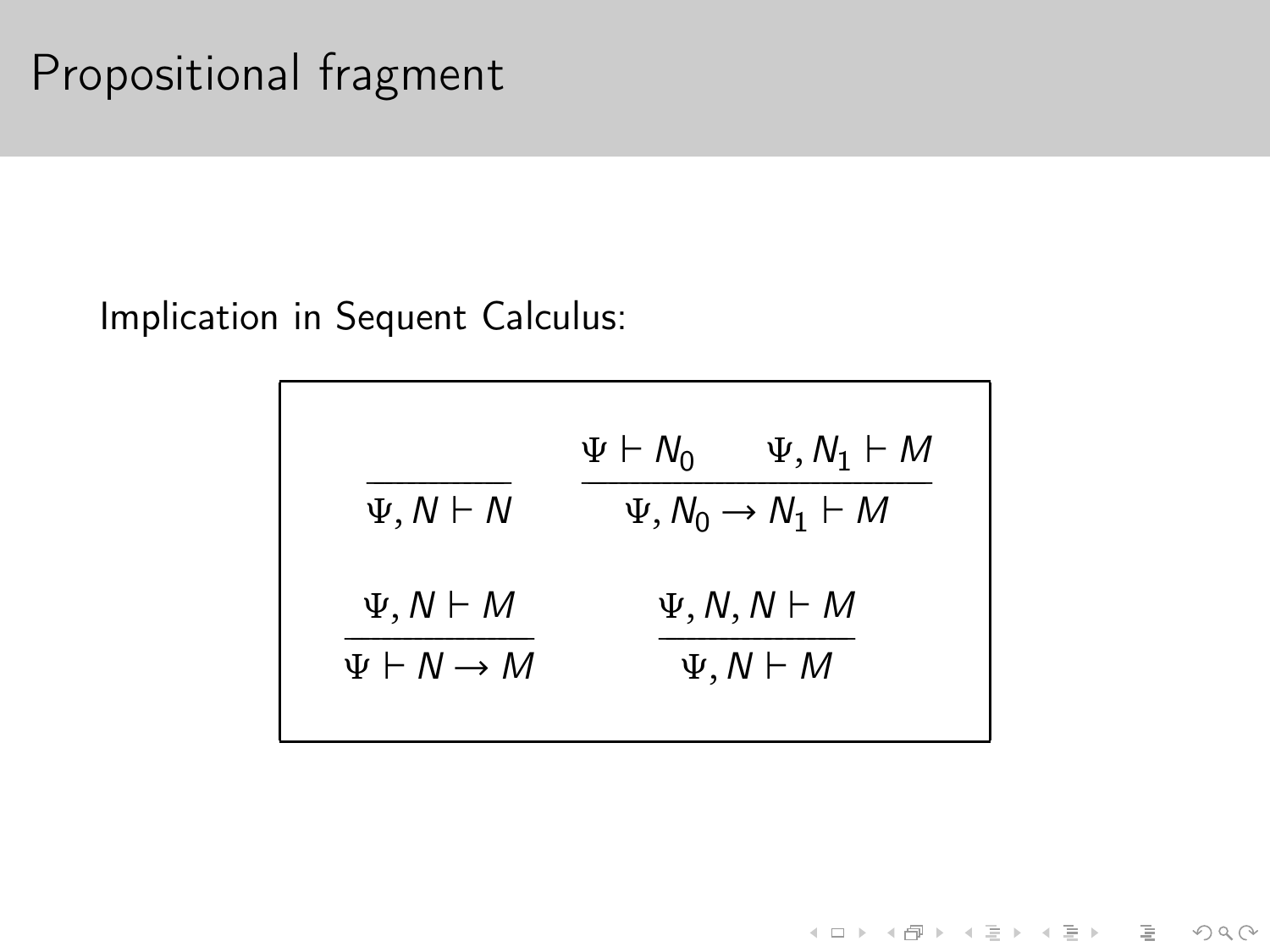#### Implication in Focused Sequent Calculus:

| $\Psi$ , $[N] \models N$      | $\Psi$ , $[N_1] \models M$<br>$\Psi \vdash N_0$<br>$\Psi$ , $[N_0 \rightarrow N_1] \models M$ |  |
|-------------------------------|-----------------------------------------------------------------------------------------------|--|
| $\Psi, N \vdash M$            | $\Psi, N, [N] \models M$                                                                      |  |
| $\Psi \vdash N \rightarrow M$ | $\Psi, N \vdash M$                                                                            |  |

イロト イ団 トイミト イミト ニミー りんぐ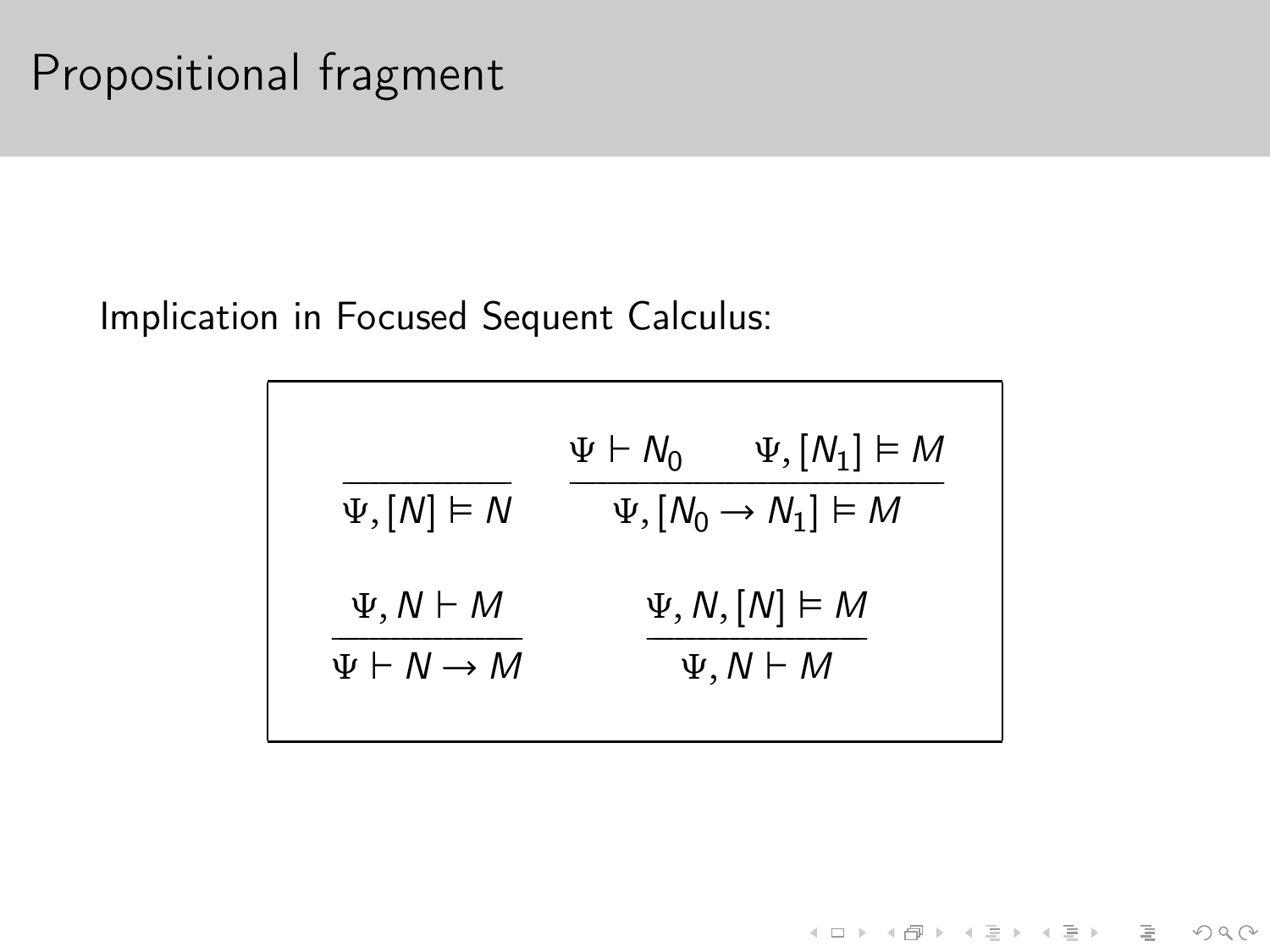# Propositional fragment

Term assignment gives Hugo's  $\bar{\lambda}^2$ , focus gives spines.

$$
\frac{\Psi \vdash t : N_0 \qquad \Psi, [N_1] \vDash k : M}{\Psi, [N_0 \rightarrow N_1] \vDash d :: k : M}
$$
\n
$$
\frac{\Psi, x : N \vdash t : M}{\Psi \vdash \lambda x. t : N \rightarrow M} \qquad \frac{\Psi, x : N, [N] \vDash k : M}{\Psi, x : N \vdash x k : M}
$$

In fact, Agda is already uses spines internally!

<sup>2</sup>Hugo Herbelin. "A *λ*-Calculus Structure Isomorphic to Gentzen-Style Sequent Calculus Structure". In: CSL'94. Ed. by L. Pacholski and J. Tiuryn. Vol. 933. LNCS. 1994, pp. 61–75..<br>K □ ▶ K □ ▶ K □ ▶ K □ ▶ X □ ▶ → □ □ → ① Q ①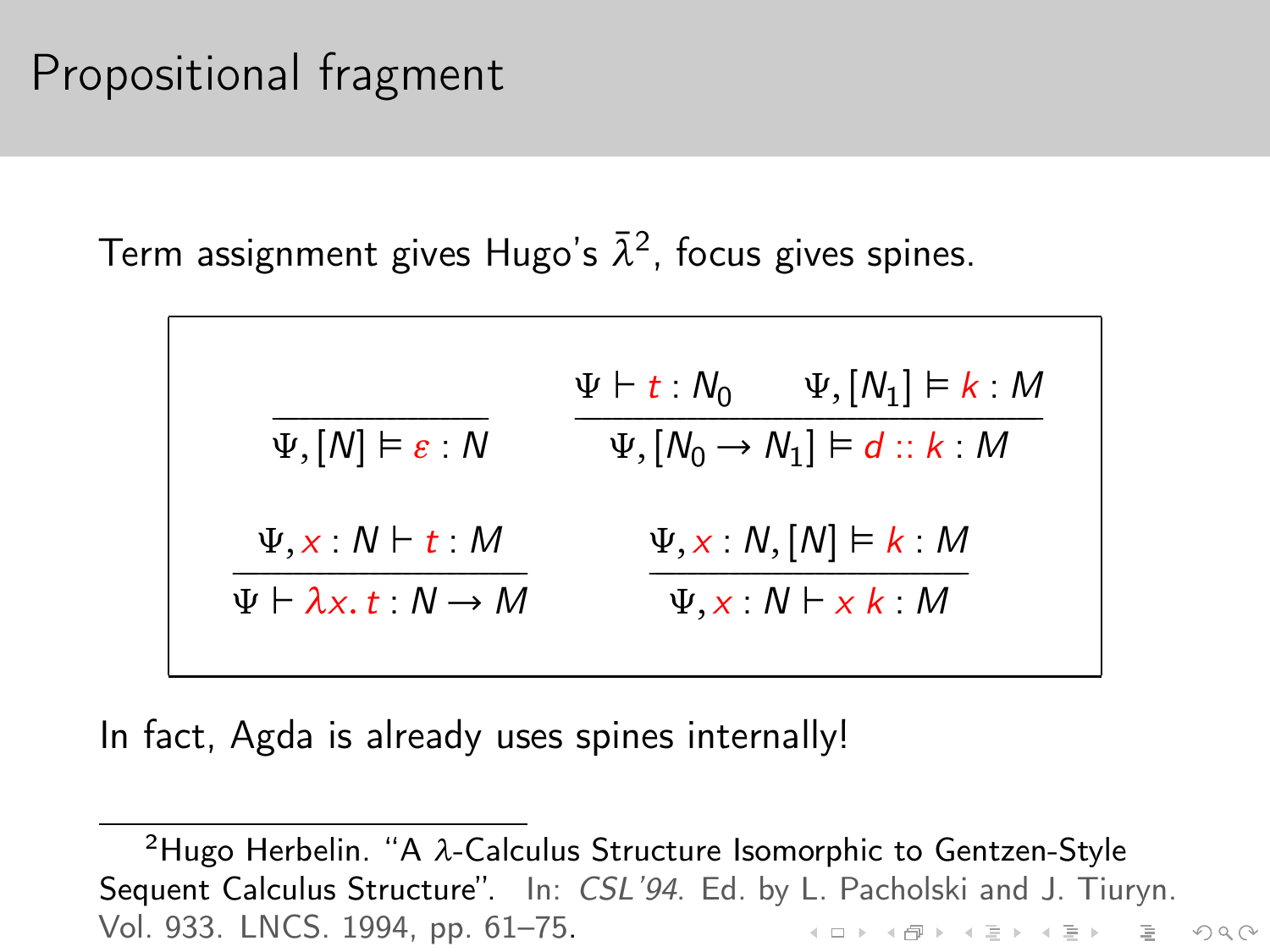But  $\lambda$  only have negatives, so we add positives to explain patterns.

Judgement for left hand side (patterns):

 $\blacksquare$  *Ψ* | Γ  $\vdash$  *t* : *N* inversion phase. *Γ* is the inversion context which contains patterns, *Ψ* are for global variables.

Judgement for right hand side:

- $\blacktriangleright$  *Ψ*,  $[N] \models k : M$  left focus, we are eliminating a term of type N to a term of type M.
- $\Psi \vDash d$  : [P] right focus, we are constructing data.

(Agda don't have  $t$ -terms so she is missing the first judgement.)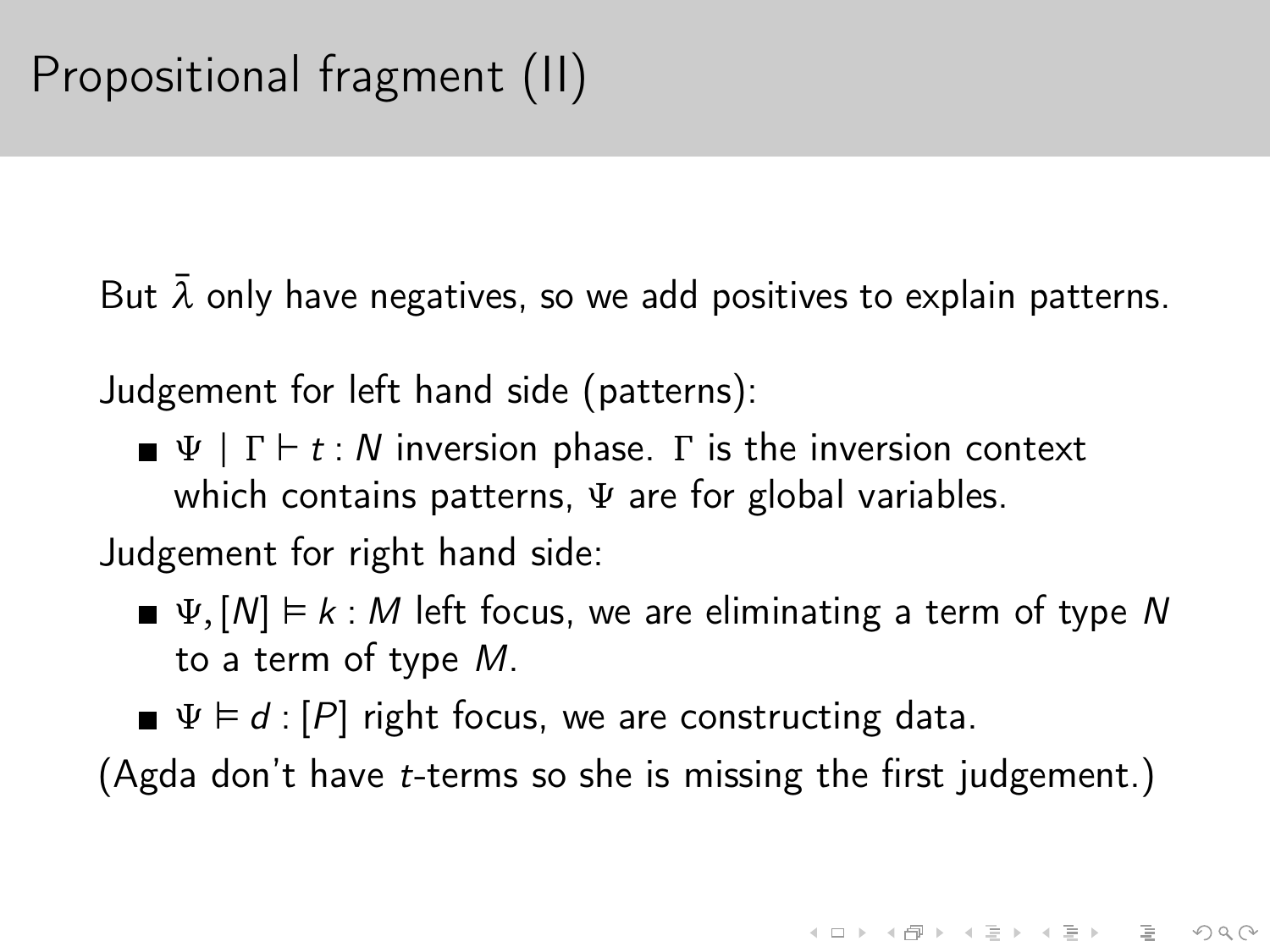# Propositional fragment - Full system

|                                                        | $\Psi \vDash d$ : $[P]$                                  | $\Psi$   $\cdot \vdash t : N$                                                               |
|--------------------------------------------------------|----------------------------------------------------------|---------------------------------------------------------------------------------------------|
| $\Psi$ , $[N] \vDash \varepsilon : N$                  | $\Psi \mid \cdot \vdash \triangleright d : \uparrow P$   | $\Psi \models \triangleleft t : [\downarrow N]$                                             |
| $\Psi, x : \downarrow N, [N] \vDash k : M$             | $\Psi, x : \downarrow N \mid \Gamma \vdash t : M$        | $\Psi   p : P \vdash t : N$                                                                 |
| $\Psi, x : \downarrow N \mid \cdot \vdash x k : M$     | $\Psi   \Gamma, x : \downarrow N \vdash t : M$           | $\Psi$ , $[\uparrow P] \models \kappa p.t$ N                                                |
| $\Psi   \Gamma, p : P \vdash t : N$                    | $\Psi$ , $[N] \models k : L$                             | $\Psi$ , $[M] \vDash k : L$                                                                 |
| $\Psi$   $\Gamma \vdash \lambda p.t : P \rightarrow N$ |                                                          | $\Psi$ , $[N \wedge M] \vDash$ . fst $k$ : $L \Psi$ , $[N \wedge M] \vDash$ . snd $k$ : $L$ |
| $\Psi \models d : [P]$ $\Psi, [N] \models k : M$       |                                                          | $\Psi   \Gamma \vdash t : N \quad \Psi   \Gamma \vdash u : M$                               |
| $\Psi$ , $[P \rightarrow N] \models d :: k : M$        | $\Psi   \Gamma \vdash \langle t, u \rangle : N \wedge M$ |                                                                                             |
| $\Gamma \models d : [P]$ $\Gamma \models e : [Q]$      | $\Gamma \models d : [P]$                                 | $\Gamma \models d : [Q]$                                                                    |
| $\Gamma \models (d, e) : [P \times Q]$                 |                                                          | $\Gamma \models \text{inl } d : [P \lor Q] \quad \Gamma \models \text{inr } d : [P \lor Q]$ |
| $\Psi   \Gamma, p : P, q : Q \vdash t : N$             |                                                          | $\Psi   \Gamma, p : P \vdash t : N \quad \Psi   \Gamma, q : Q \vdash u : N$                 |
|                                                        |                                                          |                                                                                             |

 $\circledcirc \circledcirc \circledcirc$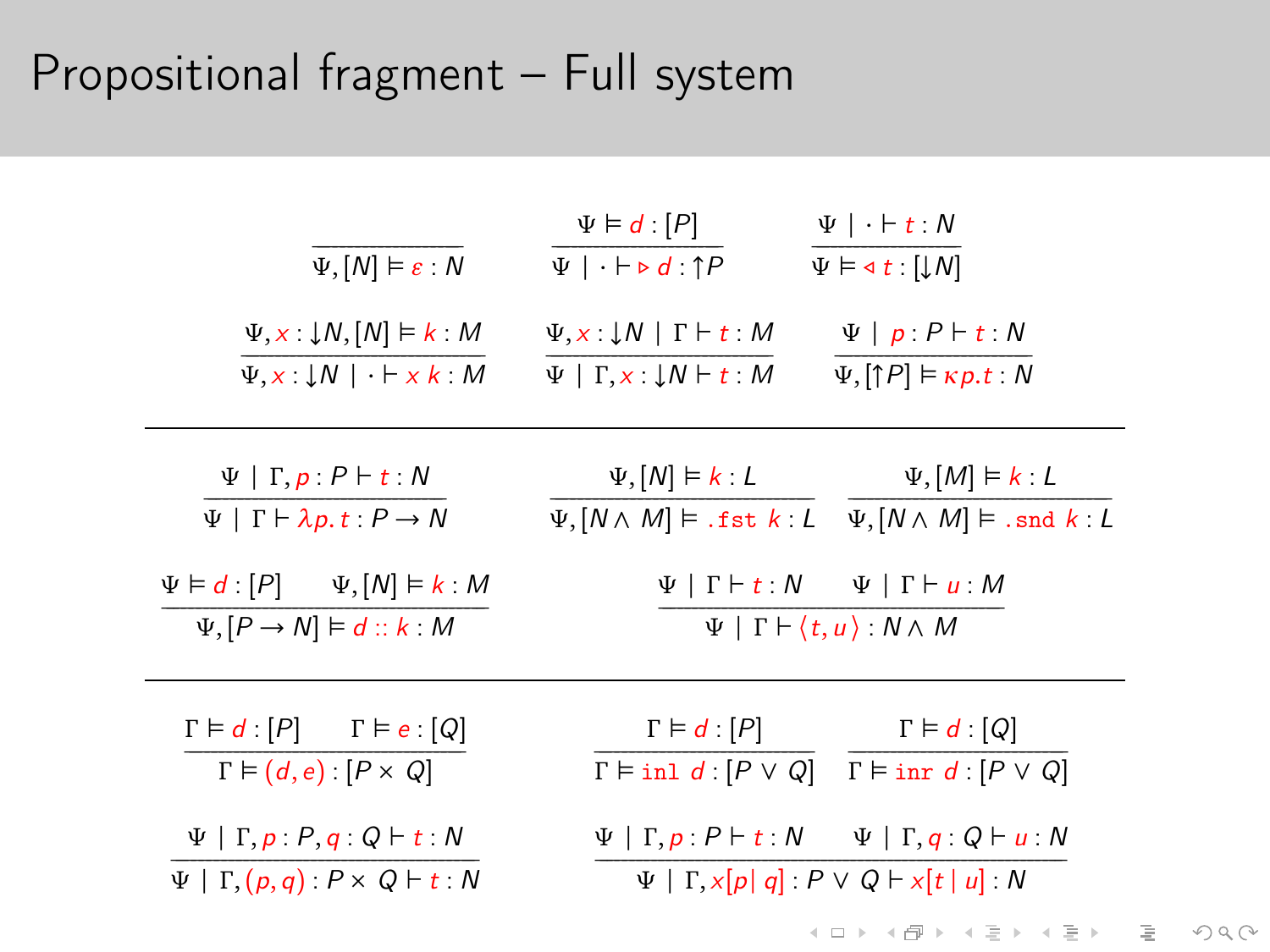Data constructors can be seen as  $\vee$  with arguments of  $\times$ .

*Ψ* | Γ, *p* : *P*, *q* : *Q* ⊢ *t* : *N*<br>Ψ | Γ, (*p*, *q*) : *P* × *Q* ⊢ *t* : *N Ψ*, *x* : ↓*N* | Γ ⊢ *t* : *M*<br>Ψ | Γ, *x* : ↓*N* ⊢ *t* : *M Ψ* | Γ, *p* : *P* + *t* : *N Ψ* | Γ, *q* : *Q* + *u* : *N*  $-$  *Ψ* | Γ, x[*p* | *q*] : *P* ∨ *Q*  $\vdash$  x[t | *u*] : *N* 

(ロ) (@) (혼) (혼) (혼) 2 990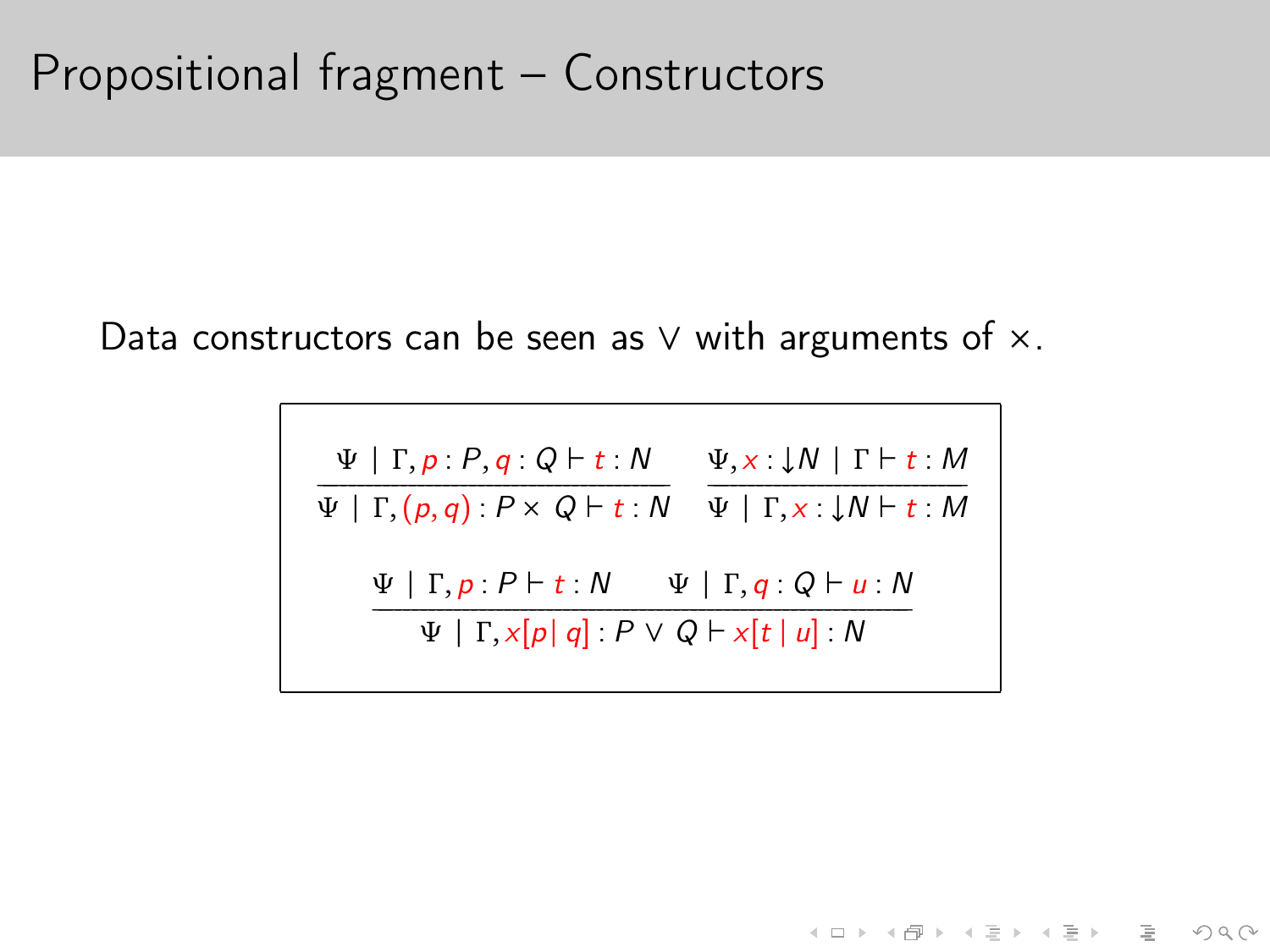Focusing rules are the borders(the  $=$ -sign in the definition) between pattern matching and right hand side.

$$
\frac{\Psi, x : \downarrow N, [N] \vDash k : M}{\Psi, x : \downarrow N \mid \cdot \vdash x \ k : M} \quad \frac{\Psi \vDash d : [P]}{\Psi \mid \cdot \vdash \triangleright d : \uparrow P}
$$

K ロ ▶ K 레 ≯ K 제공 → K 공 → X → D → O Q (V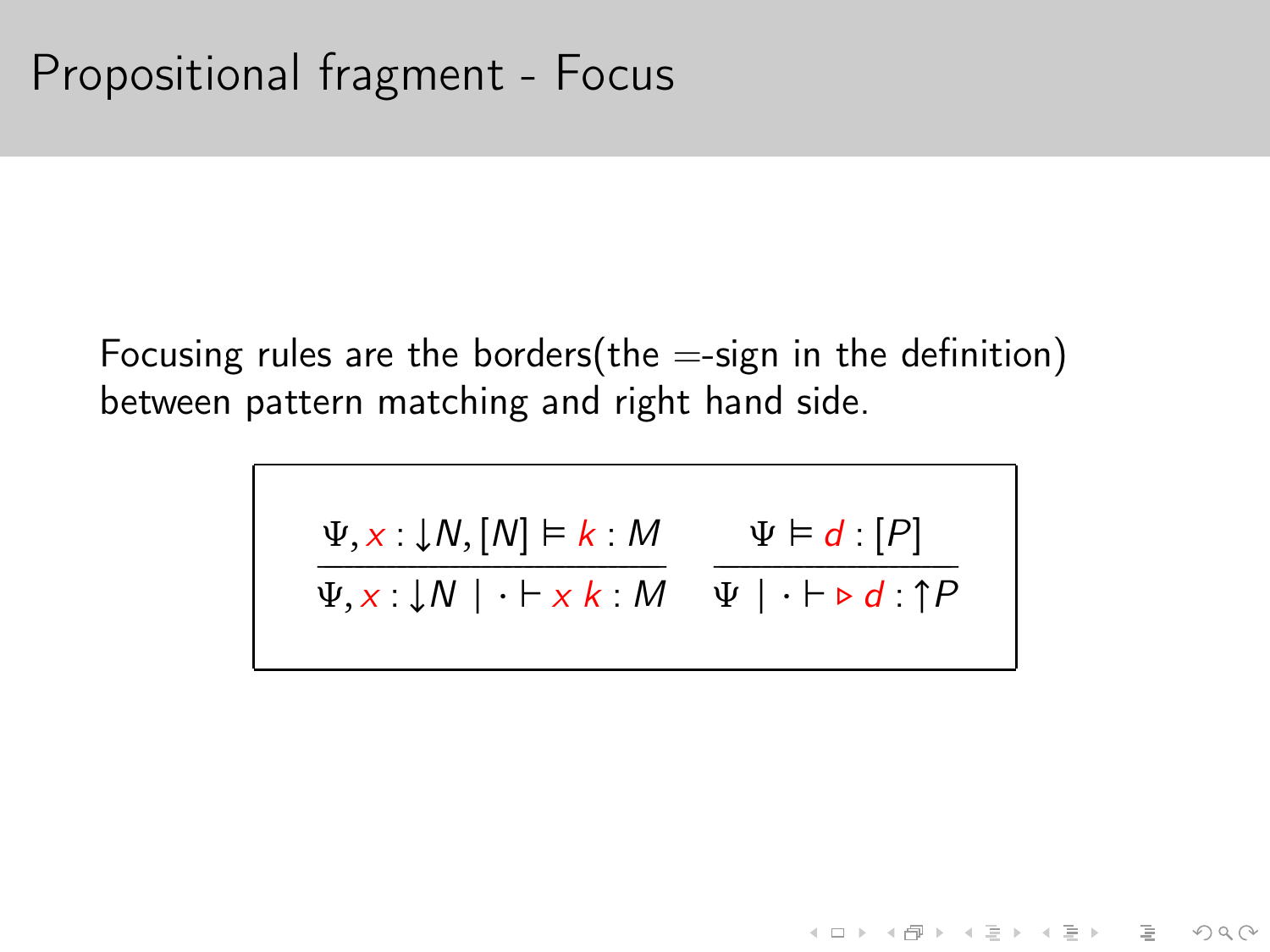# Propositional fragment – Copatterns<sup>3</sup>

Records can be constructed using copatterns:

$$
swap : (A \land B) \rightarrow B \land A
$$
  
fst (swap x) = snd x  
snd (swap x) = fst x



<sup>3</sup>Andreas Abel et al. "Copatterns: programming infinite structures by **observations".** In: POPL'13. 2013, pp. 27-38. And A Reservations". In: POPL'13. 2013, pp. 27-38.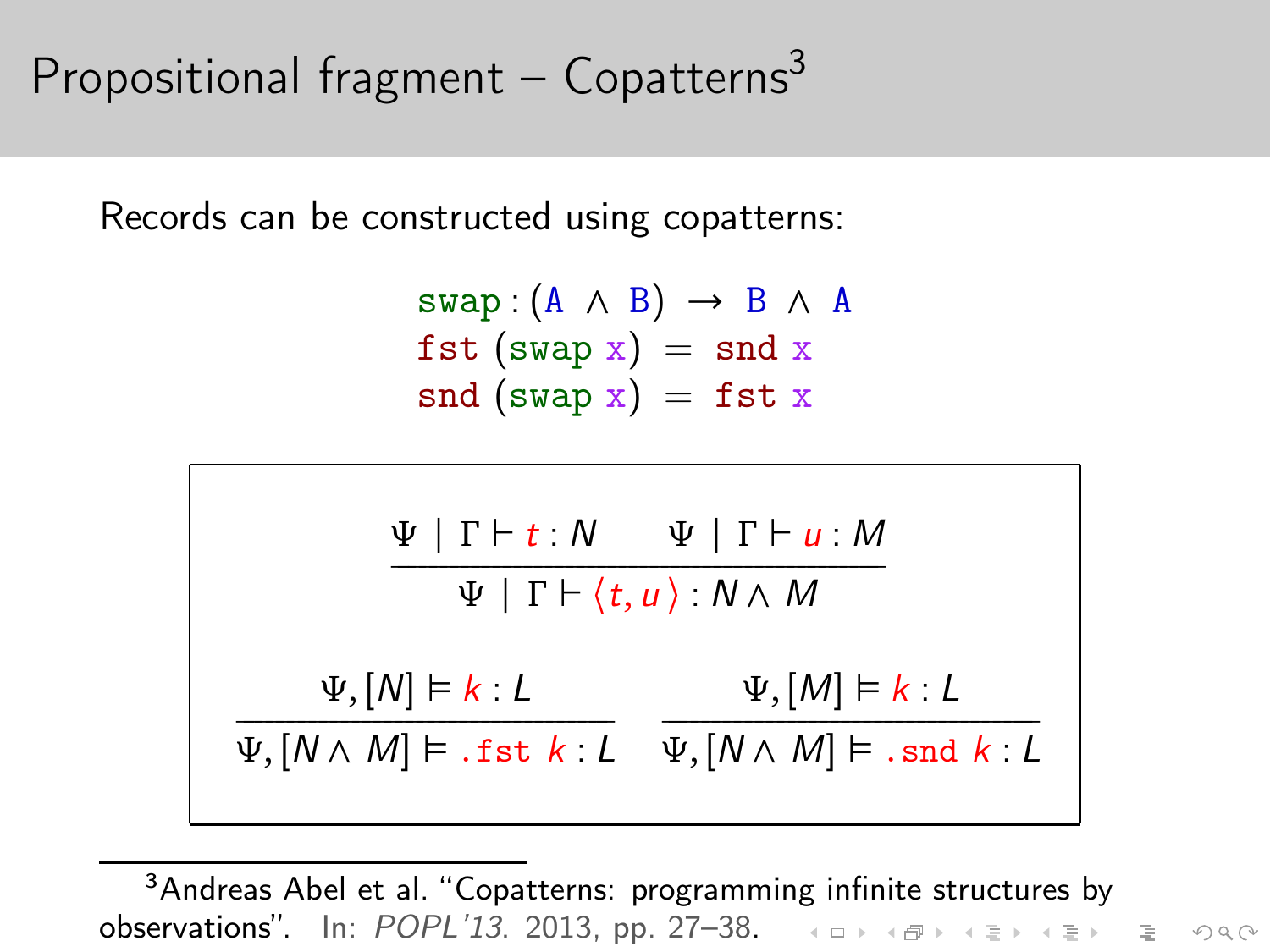There are two focused cuts in this system.

filter :  $(A \rightarrow \text{Bool}) \rightarrow$  List  $A \rightarrow$  List A filter  $p$  nil = nil filter  $p$  (cons x xs) with  $p$  x filter  $p$  (cons x xs) | false = filter  $p$  xs filter  $p$  (cons x xs) | true = cons x (filter  $p$  xs)

The first one corresponds to with in Agda, which adds a new term to pattern match on. Similar to pattern guard in Haskell.

$$
\frac{\Psi \vDash d : [P] \qquad \Psi \mid \Gamma, p : P \vdash t : N}{\Psi \mid \Gamma \vdash p = d \text{ in } t : N}
$$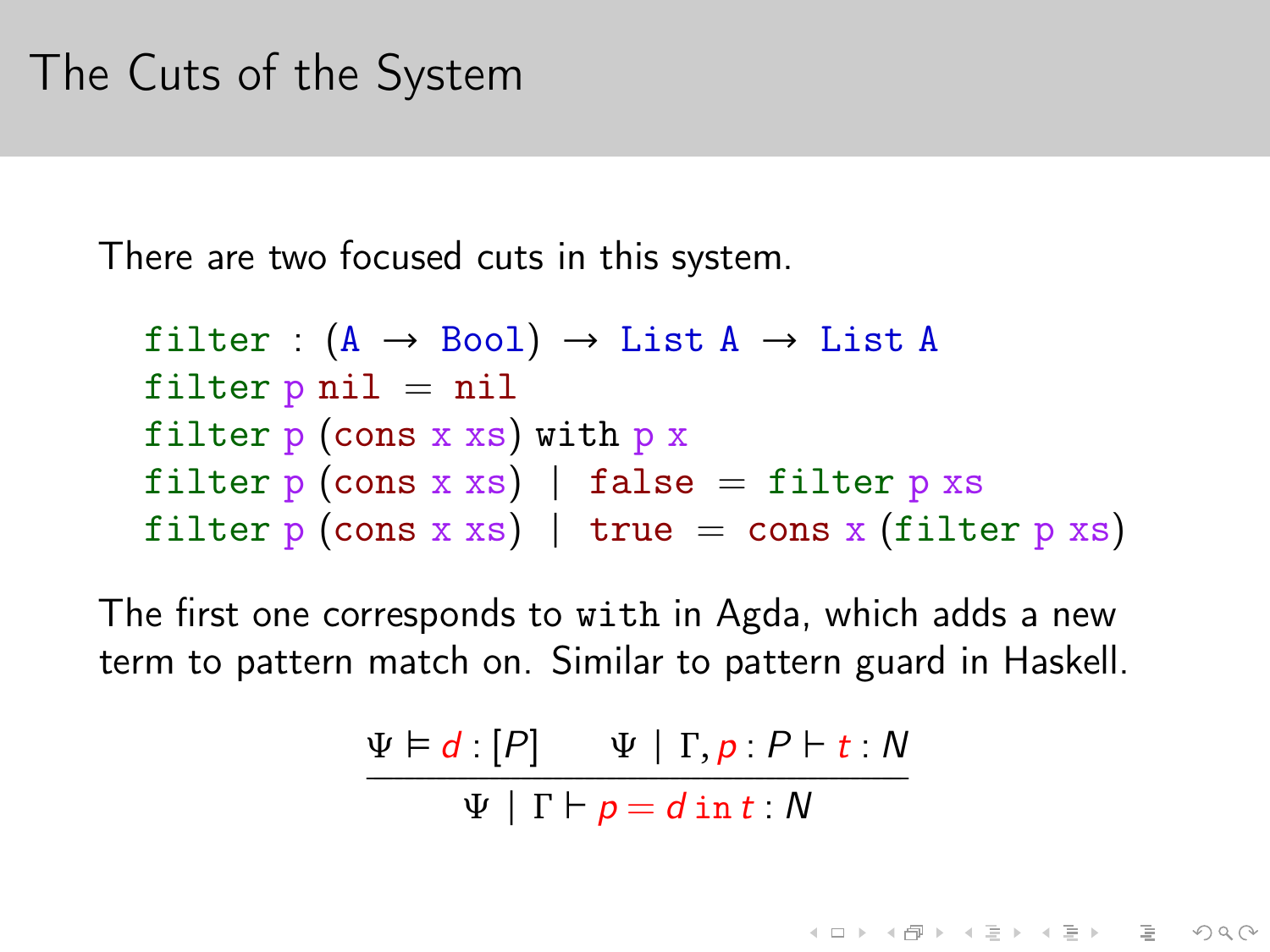The second of the cuts corresponds calling a previously defined function.

$$
\frac{\Psi \mid \Gamma \vdash t : N \qquad \Psi, [N] \vDash k : M}{\Psi \mid \Gamma \vdash t \ k : M}
$$

K ロ ▶ K 레 ≯ K 제공 → K 공 → X → D → O Q (V

Think of t as a constant for a previously defined function.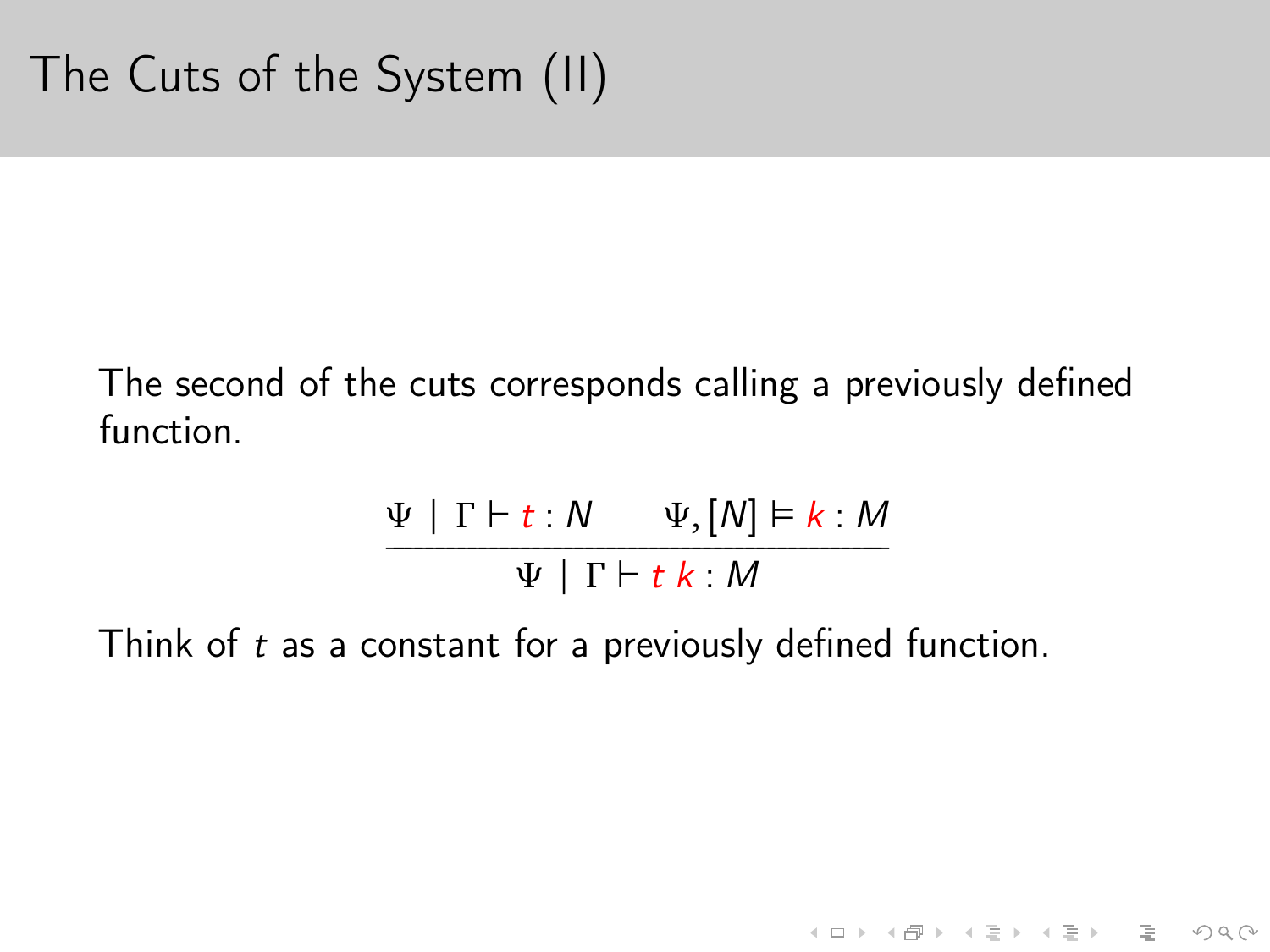# Outline (II)

- That concludes the propositional fragment, which have been very principled way of building the system.
- We will now add dependent types, to make it closer to Agda.
- Prior work exists<sup>4</sup>, which is also based on  $\bar{\lambda}$ , though it only handles *Π*.
- Question is how to generalise the patterns.

<sup>4</sup>Stéphane Lengrand, Roy Dyckhoff, and James McKinna. "A Focused Sequent Calculus Framework for Proof Search in Pure Type Systems". In: Logical Methods in Computer Science 7.1 (2011).  $\overline{a}$  and  $\overline{a}$  and  $\overline{a}$  and  $\overline{a}$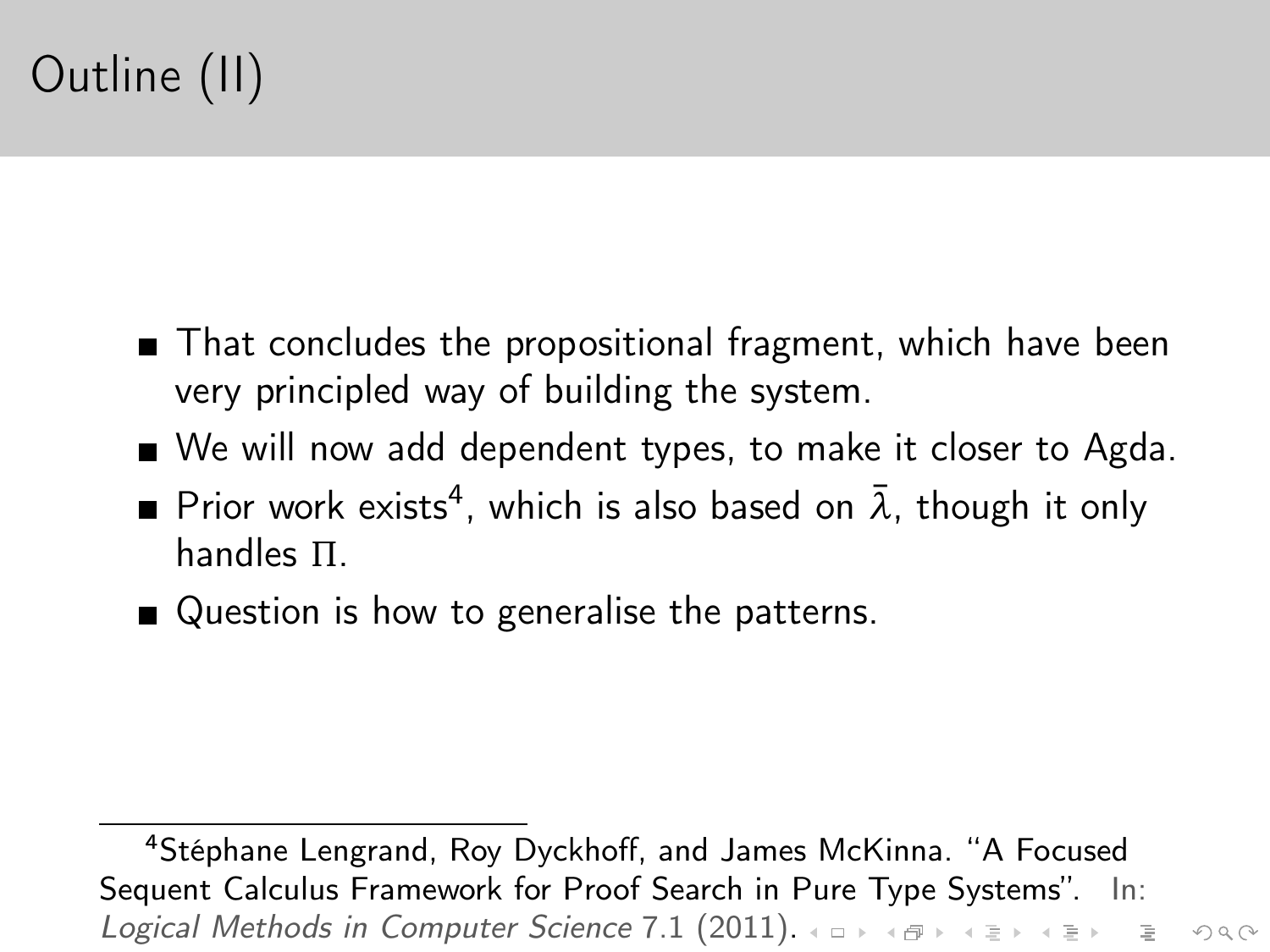### Making it with dependent types

Here  $\Sigma$  is the generalises  $\times$ .

$$
\frac{\Psi \mid \Gamma, x: P \vdash t: N \qquad \Psi \models d: [P] \qquad \Psi, [N\{d/x\}] \models k: M \qquad \varphi \mid \Gamma \vdash \lambda x. t: \Pi(x: P). N \qquad \Psi, [\Pi(x: P). N] \models d:: k: M \qquad \varphi \mid \Gamma, y: P, z: Q \vdash t: N\{(y, z)/x\} \qquad \Gamma \models d: [P] \qquad \Gamma \models e: [Q\{d/x\}] \qquad \varphi \mid \Gamma, x: \Sigma(y: P). Q \vdash y, z = x \text{ in } t: N \qquad \Gamma \models (d, e): [\Sigma(x: P). Q] \qquad \varphi \mid \Gamma, y: P \vdash t: N\{\text{in } y/x\} \qquad \Psi \mid \Gamma, z: Q \vdash u: N\{\text{in } z/x\} \qquad \varphi \mid \Gamma, x: P \lor Q \vdash x[y, t \mid z.u]: N
$$

イロト イ団 トイミト イミト ニミー りんぐ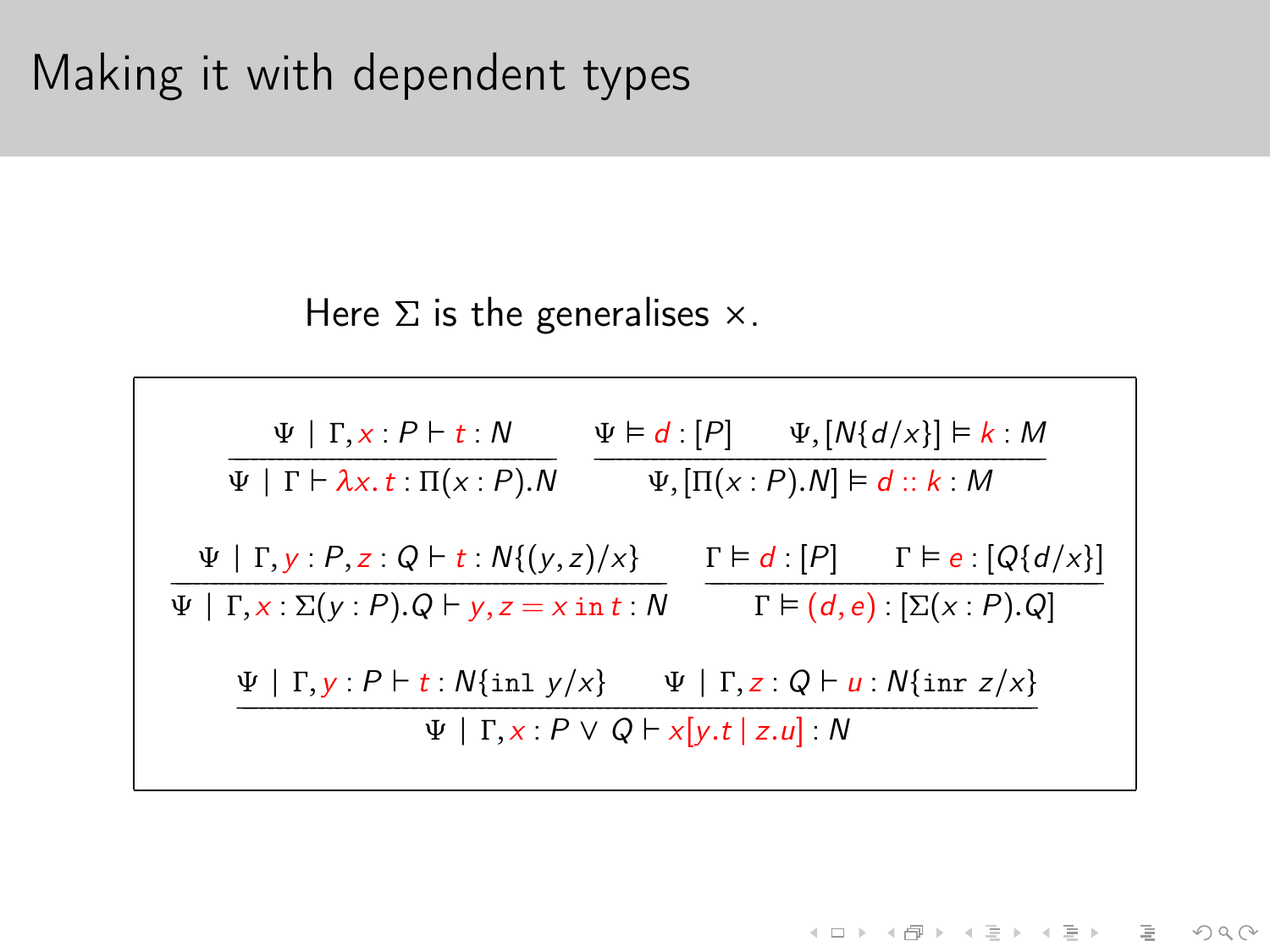<span id="page-22-0"></span>It is unclear what the proper solution for eliminating dependent records, and therefore how copatterns become dependent.

$$
\frac{\Psi, [M\{?/x\}] \vDash k : L}{\Psi, [\Sigma(x : N).M] \vDash \text{ .} \text{ and } k : L}
$$

Prior work exists<sup>5</sup> but this basically defines a natural deduction system and converts between them. We need some form of zipper.

<sup>5</sup>Roy Dyckhoff and Luís Pinto. "Sequent Calculi for the Normal Terms of the *λΠ*- and *λΠΣ*-Calculi". In: Electronic Notes in Theoretical Computer Science 17 (1998), pp. 1–14.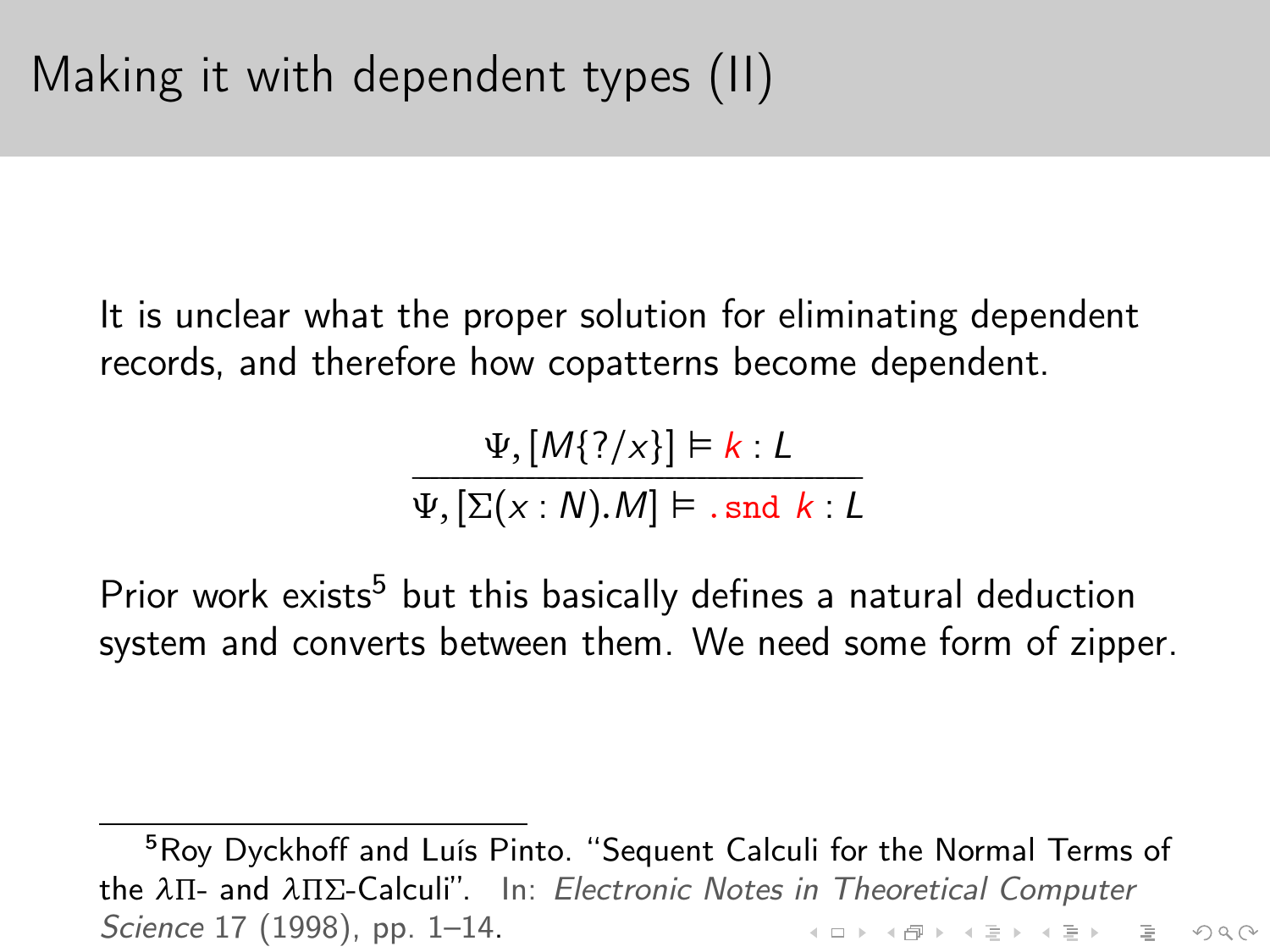<span id="page-23-0"></span> $ind_{\mathbb{N}} : P \text{ zero } \rightarrow ((x : \mathbb{N}). P x \rightarrow P (\text{succ } x)) \rightarrow (n : \mathbb{N}). P n$  $ind_{\mathbb{N}}$  base ih zero  $=$  base ind<sub>N</sub> base ih (suc n) = ih n (ind<sub>N</sub> base ih n)

How do we handle induction?

- Agda uses an external termination checker, and provide simple definitions.
- It would be cool if induction<sup>6</sup> from proof theory would coincide with induction principles from dependent type theory.

<sup>6</sup>David Baelde. "Least and Greatest Fixed Points in Linear Logic". In: ACM Transactions on Computational Logic 13.1 [\(20](#page-22-0)[12\)](#page-24-0)[,](#page-22-0) [p.](#page-23-0) [2](#page-24-0)[.](#page-0-0)  $\geq$   $\geq$   $\geq$   $\geq$   $\geq$   $\geq$   $\leq$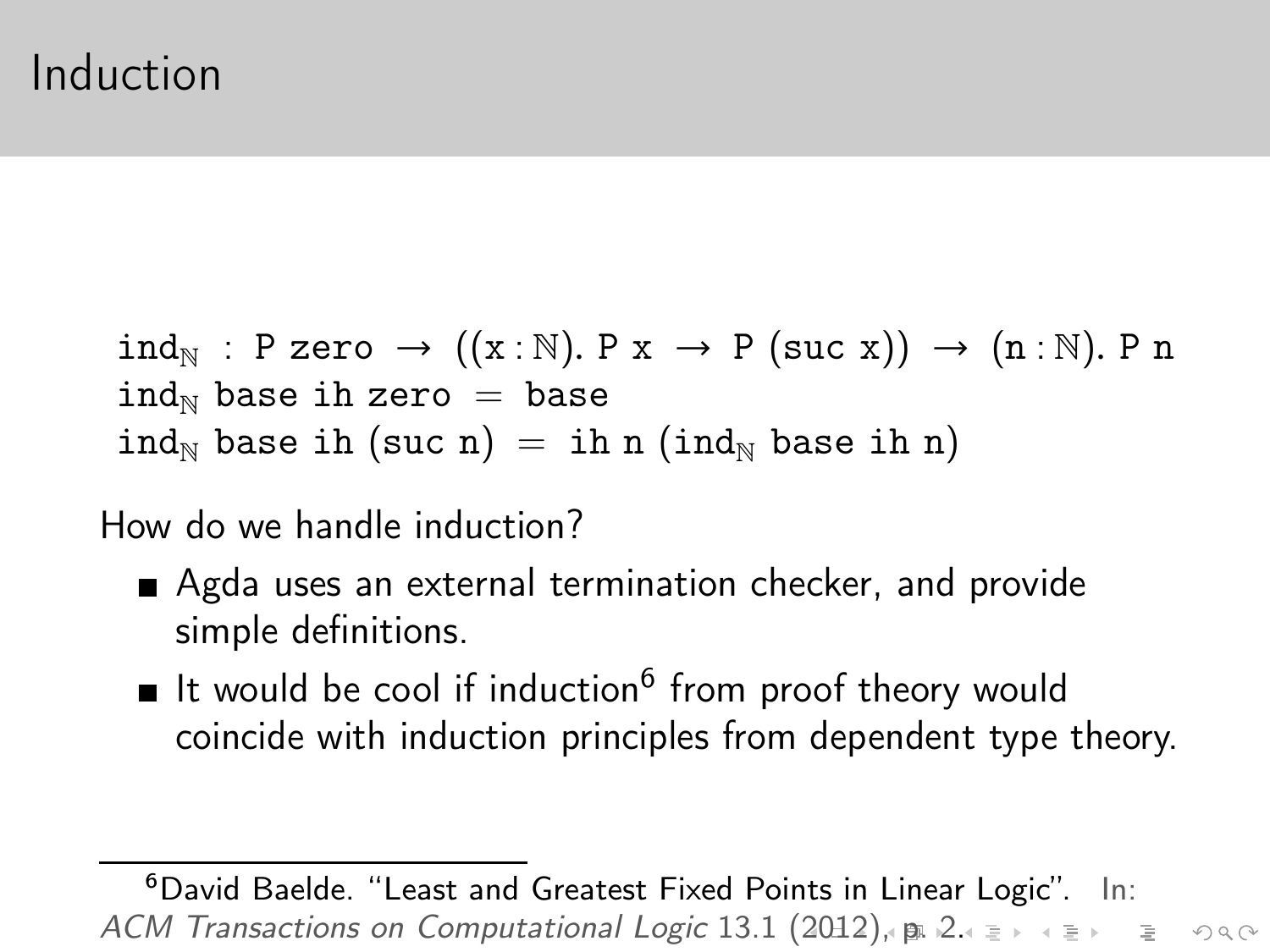<span id="page-24-0"></span>But the "natural"  $\mu$ -rules seems to not be compatible with dependencies in the types.

$$
\frac{\Gamma \vdash B\{\mu a.B/a\}}{\Gamma \vdash \mu a.B} \qquad \qquad \frac{B\{C\{?/x\}/a\} \vdash C\{?/x\}}{\Gamma, x : \mu a.B \vdash C}
$$

But there are many ways of doing induction<sup>7</sup>.

<sup>7</sup>Tarmo Uustalu and Varmo Vene. "Least and greatest fixed points in intuitionistic natural deduction". In: Theor. Comput. Sci. 272.1-2 (2002). pp. 315–339.K ロ ▶ K 레 ≯ K 제공 → K 공 → X → D → O Q (V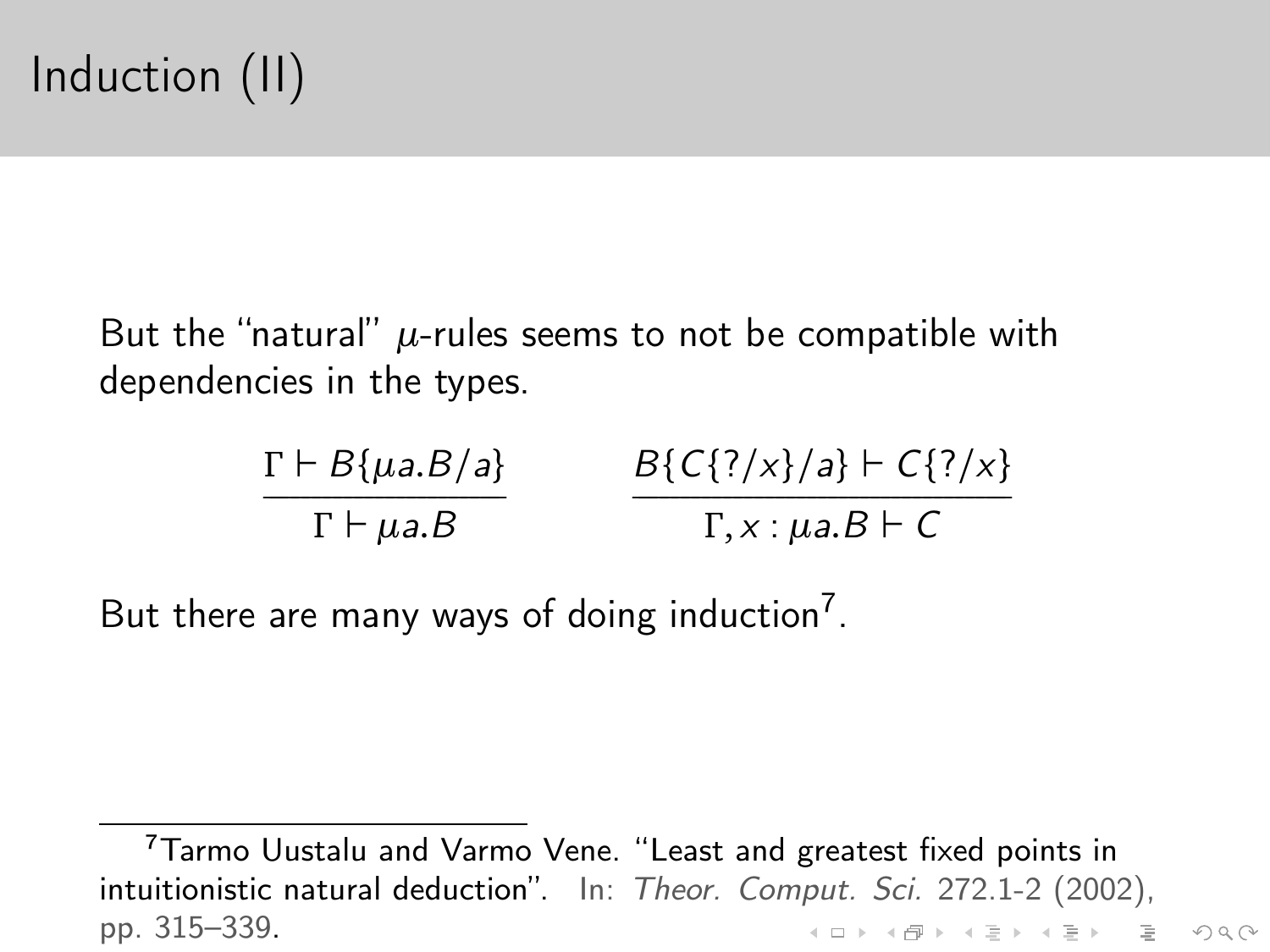### Conclusion

- We have set-up a program for discussing the connection between Agda and focused sequent calculus.
- We provides a sequent calculus with dependent types, although the design space is big.
- We leave induction and the identity type for future work.

Thanks! Questions?